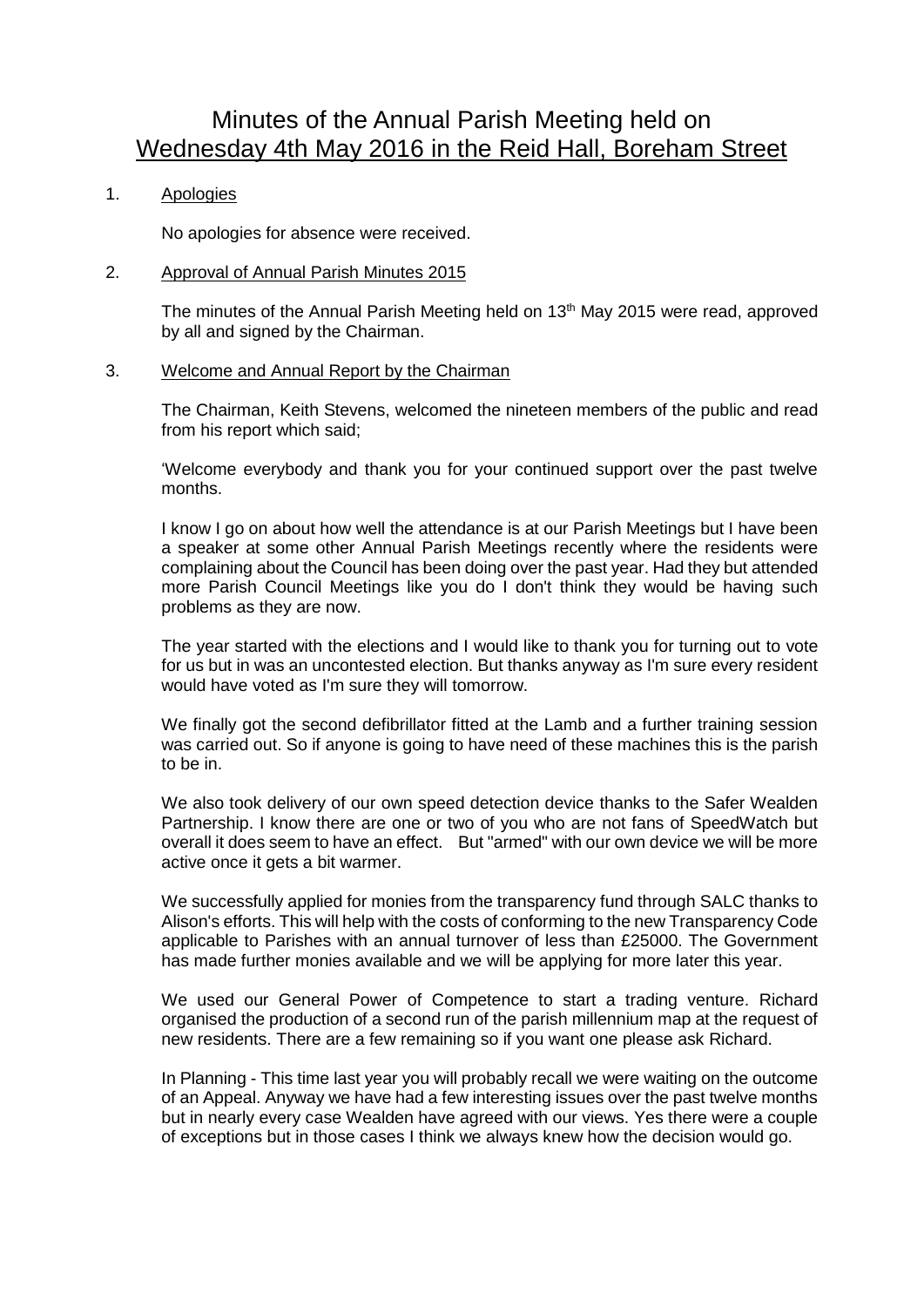So in conclusion may I thank my fellow parish Councillors for all that they do. May I also thank our District and County Councillors for what they do and the support they give us.

A special thank you to Alison for keeping us on the straight and narrow and for all her work.

And lastly once again a thank you to you all'.

#### 4. Verbal Report from the Reid Hall Trustees

The new Committee took over this year, bookings are up and there is more money in the bank than before. The Annual General Meeting was successful and members took on board any criticism. The Trustees successfully applied for funding from Wealden District Council and Wartling Parish Council and as a result can now carry out some improvements to the hall. They are also currently negotiating with suppliers to cut costs.

#### 5. Report from Wartling History Group

Now called The Wartling and Herstmonceux Local History Group, members continue to research both parishes.

Last year they produced their eighth book – Lost Forever featuring 42 buildings which do not exist anymore. It has been selling very well. This year they will be publishing two new books, one on each parish, both containing local stories and information on various properties within the parishes.

The Group is currently preparing six boards for the Anniversary of the Battle of the Somme event from  $1<sup>st</sup>$  to  $3<sup>rd</sup>$  July at Herstmonceux Castle and will also be attending the Family History Day at Ocklynge School on 17<sup>th</sup> July.

Members have catalogued nearly 7000 photographs and documents, have sold over 1600 books, 200 calendars and more than 700 postcards. They have raised over £3500 for their three charities – Wartling Church, Herstmonceux Church and Help for Heroes.

Members have also helped a number of family tree researches, some worldwide and sold publications worldwide too. Members tried to stop bulldozers destroying RAF Wartling domestic camp in Herstmonceux but were too late.

Wartling and Herstmonceux Local History Group is staging its next Local History Exhibition on Saturday 15<sup>th</sup> October at The Reid Hall from 1.30pm to 5.30pm and is appealing for helpers to deliver fliers and help out of the day.

#### 6. Report from County and District Councillors

County Councillor B Bentley read excerpts from his report in which he described the County Council's activities. His report is as follows;

'During the last year I have continued as Cabinet Member with responsibility for Adult Social Care and Community Safety. Last year I reported the publication of the East Sussex Safer Communities Partnership Domestic Abuse Strategy (2014/19) a multiagency approach to working together to support residents in East Sussex to have safe, equal, abuse free relationships. From this we have been able to establish new Specialist Domestic and Sexual Abuse Services which I was pleased to launch in January.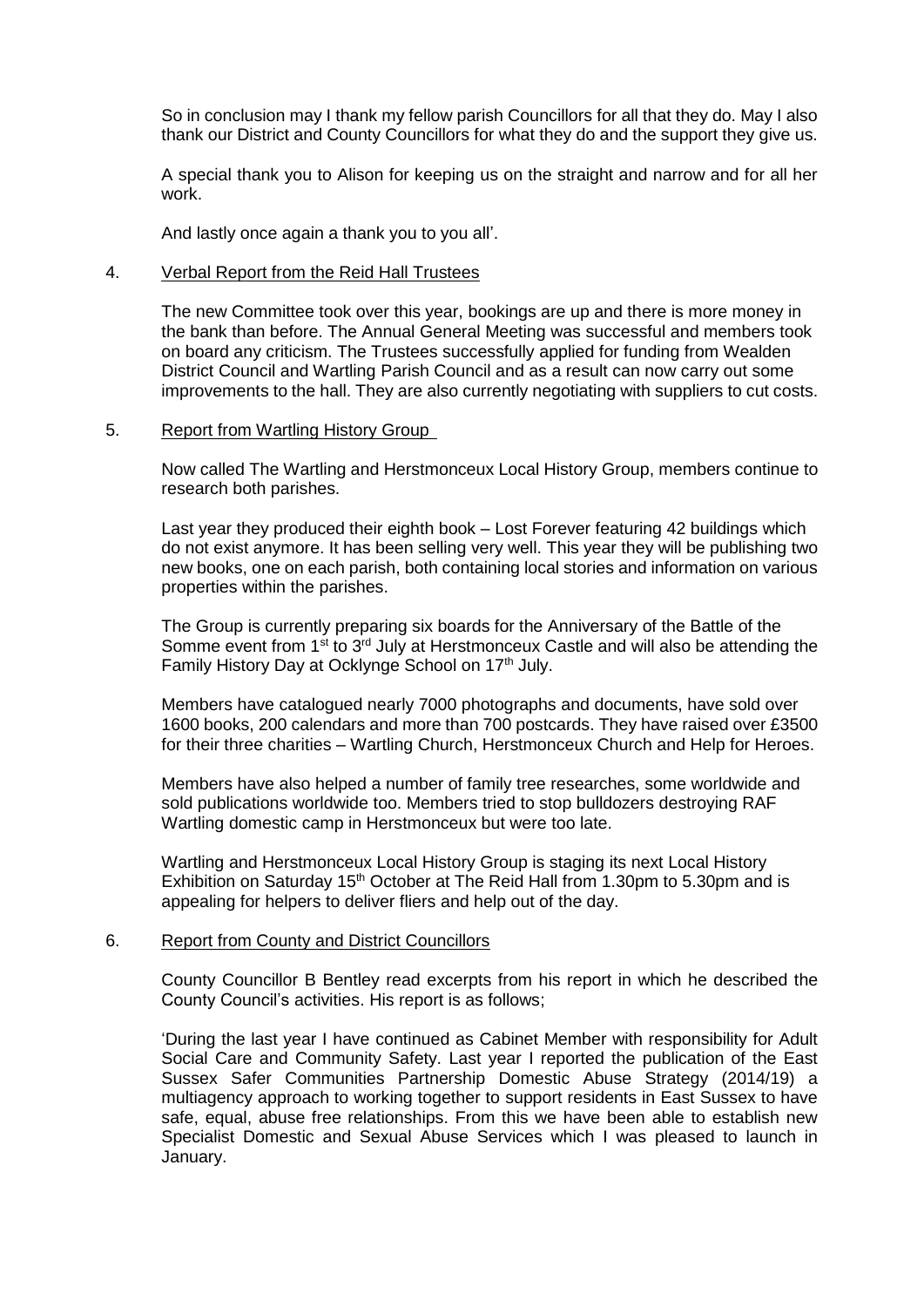In my role as Vice Chair of the Police and Crime Panel I was pleased to support the Police and Crime Commissioner to launch and develop the Youth Commission and Elders Commission. In September I attended the launch of the Sussex Youth Commission Report and recommendations to improve the relationship between young people and Sussex Police. Their report can be downloaded here: http://www.sussex-pcc.gov.uk/youth-commission

The Elders Commission took a different approach and when they published their report at an event in Parliament at the beginning of March; they identified clear concerns by senior citizens about the rise of nuisance calls and scams both online and at the doorstep, additionally they identified concerns about the prevalence of elder abuse and exploitation. Their report can be downloaded here: http://www.sussexpcc.gov.uk/elderscommission

I am a member of the East Sussex Health and Wellbeing Board and during 2015/16 the County Council and its NHS partners have further developed a programme known as East Sussex Better Together (ESBT) to drive ever closer joint working, deliver improved services for patients, achieve better health and care outcomes and best value by commissioning jointly. It is hoped that by 2018 this will become a unique Accountable Care Model (ACM) by joining governance systems to create a fully integrated service. If this ambition is achieved this will be the first service of the type in the UK. The biggest challenge for local government has been the significant reduction in local government revenue support grant. Successful lobbying has permitted the introduction of a 2% council tax precept to protect Adult Social Care but I am ever mindful that that is paid for by residents through their council tax bill. Generally I have received support to protect the most vulnerable within our community however cuts to some services have occurred to ensure that we cope with a significant increase in demand for care and support services and stay within budget.

The chancellor announced further reductions in public spending in his statement on 16th March it is clear that funding of local government will shrink significantly in the next 4 years and the shape and range of local government services will change as will the way public services are delivered.

In July 2015 I was appointed to the Local Government Association (LGA) Community Wellbeing Portfolio (People and Places Policy). This has involved a number of engagements at Regional and National level to contribute to policy development with Ministers and their teams. The LGA has appointed me as their representative to the Disability Action Alliance and the National Learning Disability Program Board.

The end of 2015 saw the long awaited opening of Combe Valley Way (the Bexhill to Hastings Link Road). Despite all of the protests during construction residents feedback has been generally positive with many reporting quicker journey times and a more relaxed journey. Cyclists are now keen to have the Greenway opened and this pedestrian and cycle route alongside the road will follow. Of course the potential benefits are yet to come for the road opens up opportunity to build new homes and businesses; some have already opened and more are under construction.

The SE7 project continues to grow and in particular the Orbis partnership between East Sussex and Surrey County Councils has now expanded to include Brighton & Hove City Council this single Business Services Department serving 3 councils is growing in strength and is achieving economies from scale and benefits all councils from the depth of specialist staff expertise available.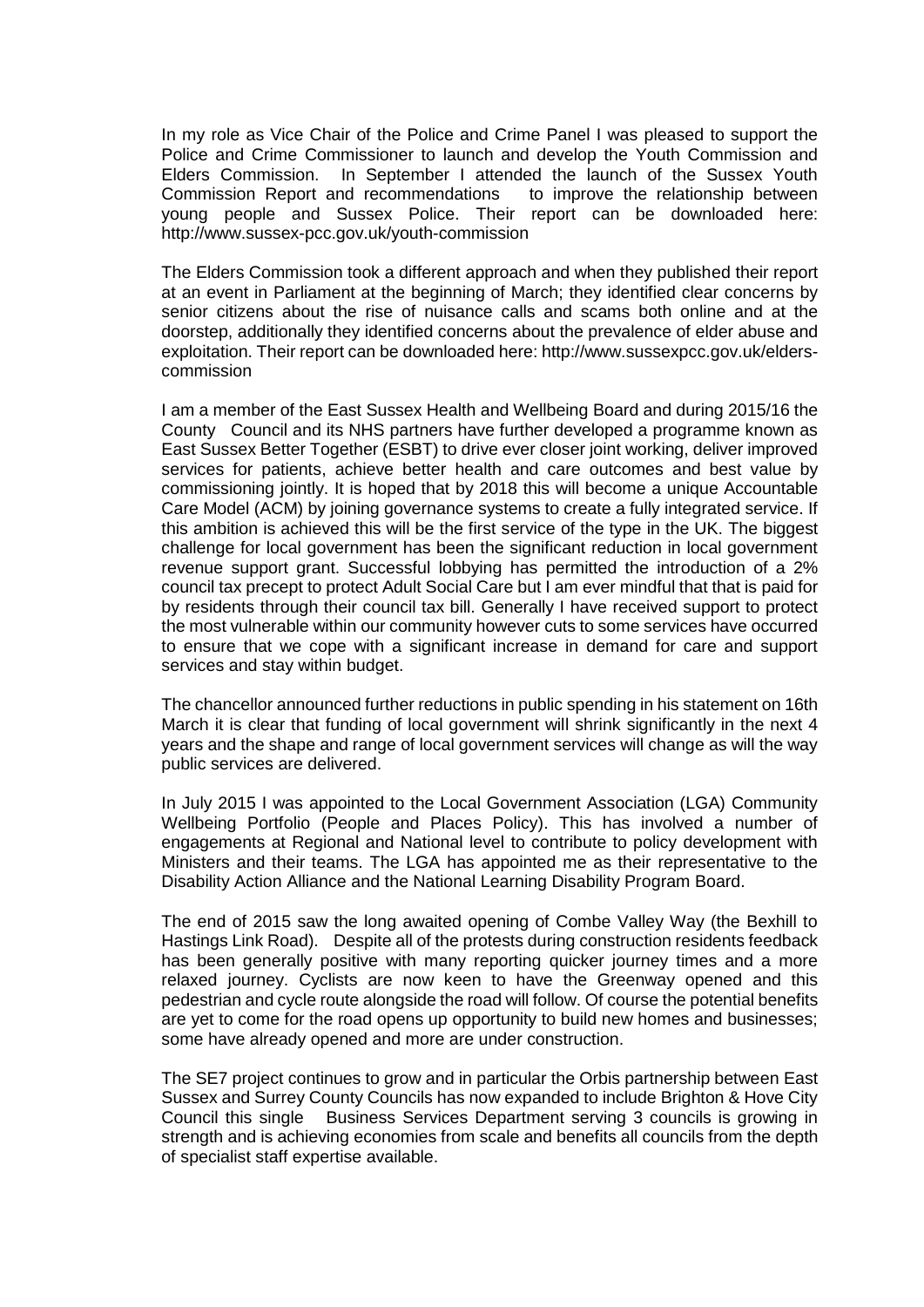In addition the past year has seen the launch of the 3SC Devolution Bid to Government. If successful this will bring opportunity for local determination of some of the larger issues of concern to Sussex and Surrey Residents. We still await a response to our proposals but already we are seeing benefits from bringing together 44 partners with similar goals. Our contract of many years with Keir for roads maintenance came to an end in April our new contractor Costain CH2M has been in county for the last two months gearing up the new contract which formally started at the beginning of this week. Highways Stewards and many County Council technical staff have transferred to Costain as part of this process. One of the first major projects for this new style contract will be the improvement works for the High Street area in Hailsham.

The Local Government Boundary Commission for England is currently reviewing the warding arrangements for both East Sussex and Wealden councils; this is out for consultation until 16 June 2016 and their proposals make changes for District and County representation in Wartling Parish, the draft recommendations are available here: https://www.lgbce.org.uk/

The BDUK scheme is fast filling in the rural gaps throughout the County and is due to be completed by the spring of 2016 with 97% coverage of the County. This will then be followed by a £6 million project to increase speeds and especially enhance trading estates in the rural stretches. A proposal has been made to SELEP that we jointly pursue improvements to 4G & 5G mobile telephony across the counties of Essex, Kent and East Sussex.

The following three page summary of County Council achievements during 2015-16, illustrates a selection of the services delivered by the council, the hard work and achievement is remarkable given the level of savings the council has made during the same period.

I would like to thank the residents and businesses in Wartling Parish for their continued help and support. As we have entered into a New Parish term I would like to thank the new council and the Parish Clerk for their work during the past year.

# East Sussex County Council's Achievements

There will be ongoing challenges for us to overcome in enabling the best service to the community we serve; I am sure that working together will be more effective in that ambition.

These points have been arranged under the four overarching priorities the Council is trying to achieve for local people. The Council Plan provides details of those priorities, the action we plan to take, how we allocate resources and measure our performance. Details can be found on our website: www.eastsussex.gov.uk/yourcouncil/about/keydocuments/councilplan/default.htm The Council Plan for 2016/17 is now available.

#### Driving economic growth

A bid for devolving additional powers to East Sussex, Surrey and West Sussex has been presented to Government. If successful, the 3SC (Three Southern Counties) bid will help unlock new growth and spearhead a transformation in how public services are delivered in the region, with organisations working together to help tackle the congested road and rail network, pioneer new digital technology, close the skills gap that is holding businesses back and build new affordable homes. The 3SC devolution bid has been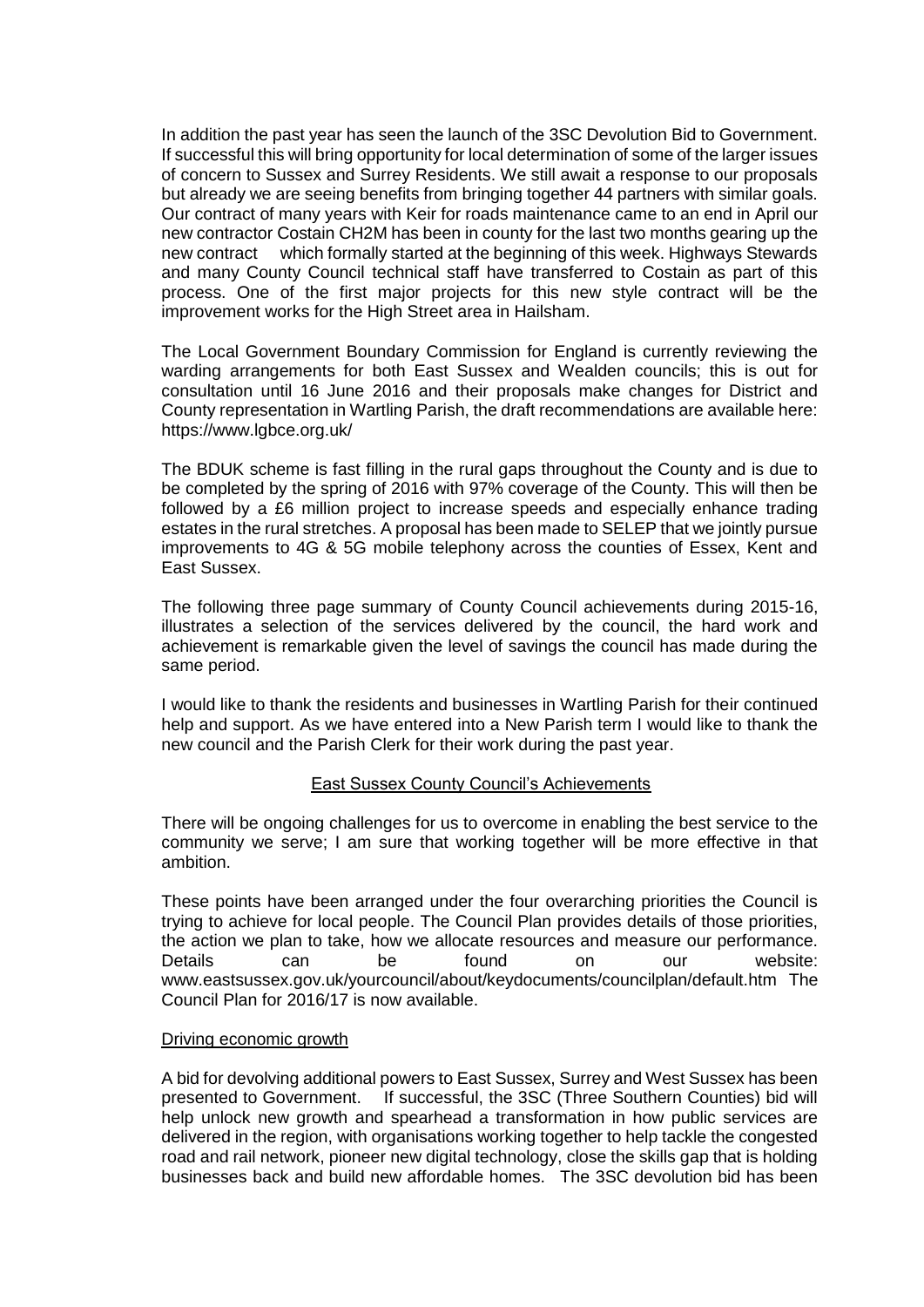developed in partnership with 44 organisations including 23 district and borough councils, 3 local enterprise partnerships, the South Downs National Park and East Sussex Fire & Rescue Service. The 3SC Devolution Newsletter gives regular updates on devolution developments; to subscribe please sign up at: https://public.govdelivery.com/accounts/UKESCC/subscriber/new?topic\_id=UKESCC\_ 121.

A new service has been launched as part of a Government-backed drive to provide a one-stop shop approach to business support, with the aim of boosting economic growth. We have contracted the Let's Do Business Group to launch Business East Sussex, which provides a single point of contact for people looking to start a new business or grow an existing company, providing links to organisations that can provide support, access to research and development, networks and funding. Business East Sussex can be contacted by calling 0845 6018326, by emailing info@businesseastsussex.org.uk, online at www.businesseastsussex.org.uk or on Twitter @BizESussex.

Work under the Employability and Skills Strategy continued throughout 2015/16 and we are now planning ways to further increase opportunities for residents. During 2015 we encouraged contractors to create 785 hours of work experience and 100 hours of onthe-job training. The 'You're Hired' East Sussex Campaign, which seeks to support work-ready young people into apprenticeships, generated 699 work opportunities against a target of 500.

Ofsted, the national body that inspects and regulates services that care for children and young people and services providing education and skills for learners, has reported back on their inspection of the Council's arrangements for supporting school improvement. The School Improvement Service had previously been rated as 'ineffective' (June 2014). The latest inspection took place in November 2015 and the report, which no longer gives rating categories, recognises the impact of Council improvement activity and the difference this is making to the performance of schools and the outcomes for children and young people. Ofsted has not identified a need to re-inspect the service.

The Bexhill Hastings Link Road (Combe Valley Way) opened to traffic on 17th December 2015. The road will bring an estimated  $£1$  billion of economic benefits to the area, providing new jobs, new homes and cutting congestion on the A259 and other local roads. It is expected to reduce congestion on the A259 by up to 40% and there is evidence of reduced journey times for people using the Link Road to access the Conquest Hospital. The route and design of the road were chosen to minimise the impact on the environment and new 'greenways' for walkers, cyclists and horse riders will be completed this year.

#### Keeping vulnerable people safe from harm

Sixteen direct contacts to the Trading Standards Rapid Action Team were made between April and September 2015, all of which were responded to within the two hour target response time. Two additional visits were made to victims as a result of a relative discovering that their family member had fallen prey to rogue traders. The intervention of the Rapid Action Team saved the consumers a total of £34,850.

The new Specialist Domestic and Sexual Abuse Service, led by RISE (Refuge, Information, Support and Education) in partnership with Survivors Network and the Crime Reduction Partnership was launched in January. The service provides information, advocacy and practical and emotional support to women, men and children living with domestic or sexual abuse or violence in East Sussex and Brighton & Hove.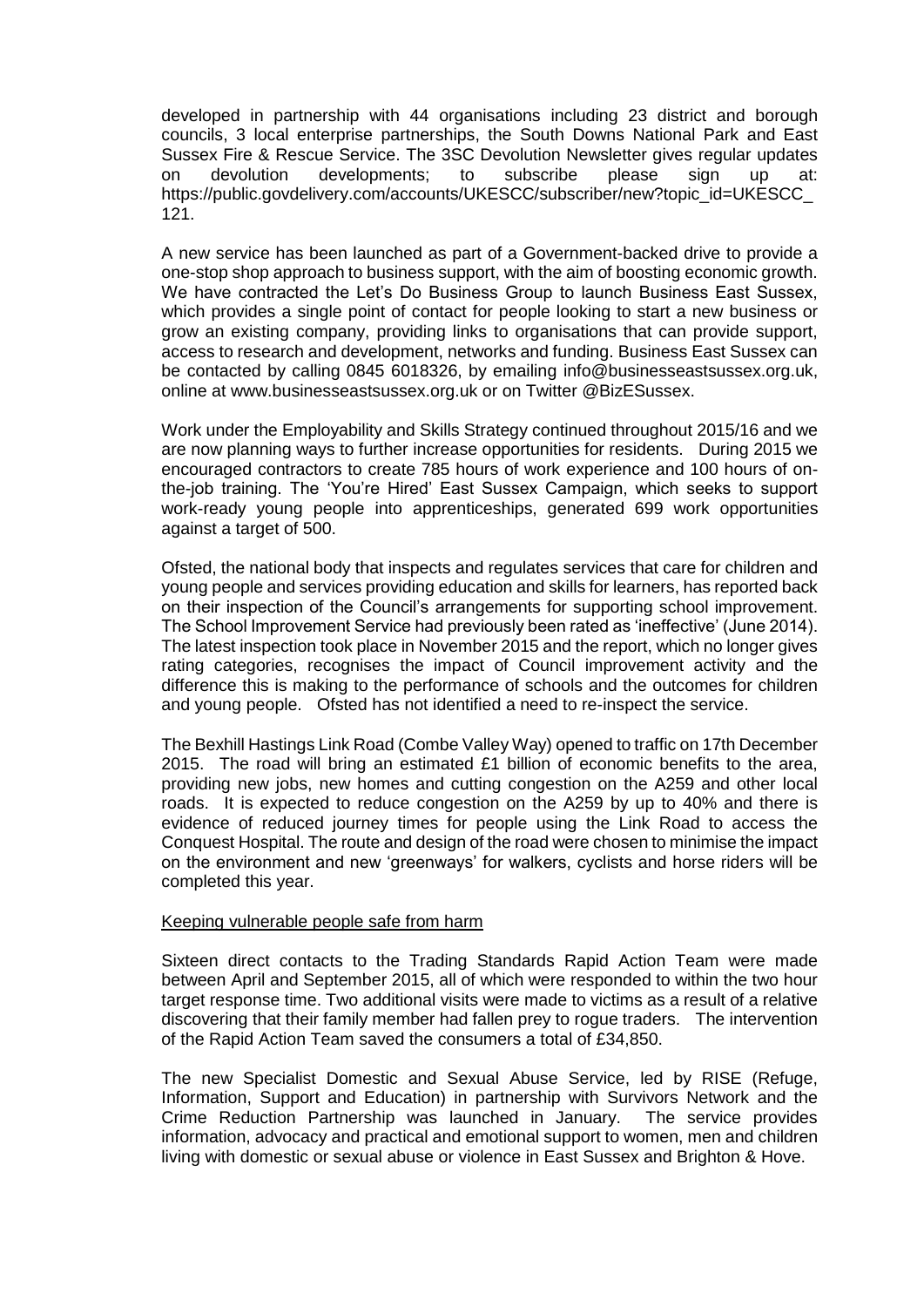The rate of children with a Child Protection Plan per 10,000 children (age 0-17) has reduced to 42.3 against a target of 44.7, demonstrating sustained improvement as a result of steps introduced to safely reduce the number of children with a Plan. Examples of actions include working with Independent Reviewing Officers (whose role is to monitor how the local authority treats children) and Child Protection Advisers to reinforce mechanisms to safeguard children. Many of these children remain Children in Need and continue to be supported by social workers.

A number of Safe Place Schemes are being developed through the goodwill of businesses, organisations and the staff working within them. The schemes aim to provide vulnerable people, particularly those with a learning disability and older people, with a safe place to go and get help if they are feeling scared or upset while out on their own in the community.

Working with East Sussex Young Carers, a charity that supports carers aged between five and 18 across the county, we have launched a new 'working together' policy aimed at ensuring young carers and their families get the support they need. The policy stresses the responsibility of all agencies to identify any issues or needs young carers might have when they first come into contact with them and aims for a more coordinated approach within and across the organisations to ensure young carers' needs are identified and met at the earliest opportunity.

#### Helping people help themselves

Good progress has been made on East Sussex Better Together (ESBT), the three year programme led by two local NHS Clinical Commissioning Groups (Eastbourne, Hailsham & Seaford CCG and Hastings & Rother CCG) and East Sussex County Council to transform health and social care services. The integrated locality teams that will support older adults and those with long-term conditions will be implemented by April 2016 and reformed commissioning functions across health and social care will be implemented by July 2016. The ambition of ESBT is to develop a fully integrated health and social care system in East Sussex by 2018, ensuring every patient or service user enjoys proactive, joined up care that supports them to live as independently as possible and achieve the best possible outcomes. Between April and November 2015, 100% (4,588) of working age adults and older people receiving our support received selfdirected support. 91% of new clients who received short-term services to increase their independence made no further request for support. This means that more service users are planning how they want their social care needs met and have more control over their support.

More than 14,000 young people voted in the elections for the East Sussex Youth Cabinet. The Big Vote elections saw 14,258 votes cast for 39 candidates across 30 schools and colleges, with the 20 winners being announced at a special event in December. Areas of focus for the coming year are expected to include challenging and reducing bullying and abuse, and making local areas a safer and more enjoyable place to live for 11-18 year olds.

We are working with five community and voluntary organisations to support the development of Good Neighbour Schemes, which offer practical help and support to those in need and fight social isolation. East Sussex has one of the largest populations of people over the age of 85 in the country, with around 10% saying they feel lonely. Information about Good Neighbour Schemes, how to set one up and volunteering in the local community can be found on our website: https://new.eastsussex.gov.uk/community/volunteering/good\_neighbour\_schemes/.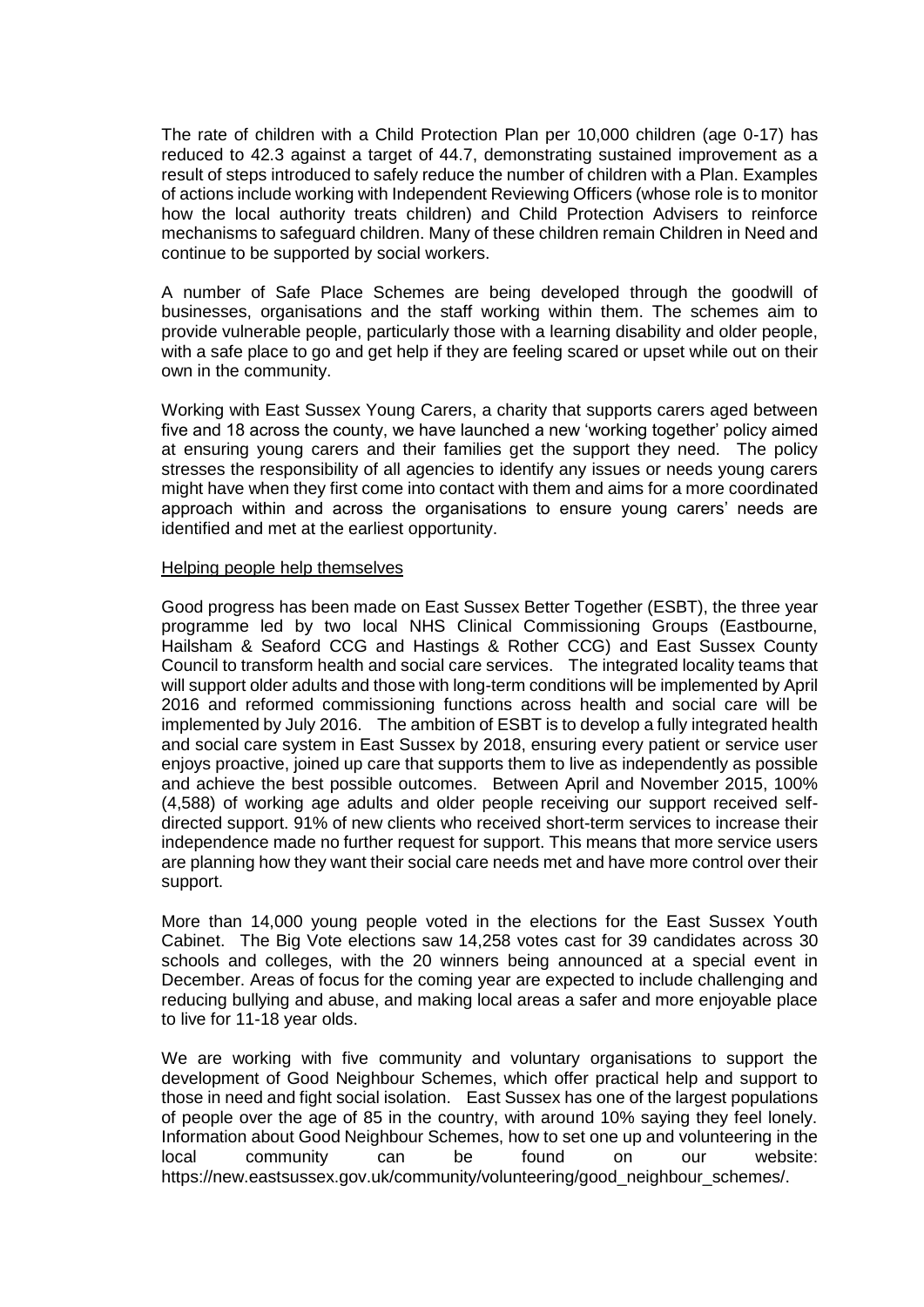## Making the best use of our resources

The Council's budget and Council Plan for 2016/17 were approved at the meeting of Full Council on 9th February. For details see https://new.eastsussex.gov.uk/yourcouncil/finance/budget/.

The Orbis partnership between East Sussex County Council and Surrey County Council was launched in April 2015 to improve the quality and resilience of business services and provide savings to both authorities. One of the first Orbis projects is the introduction of a paperless billing service that is expected to save the councils around £180,000 annually within three years through reducing the time spent on completing and processing around 125,000 invoices annually. It is estimated that it will cut invoicing costs for businesses by up to 40%, and around 1000 suppliers have enrolled to carry out transactions with us using the paperless service.

This year, projects delivered under the SPACES programme, the collaborative partnership formed of public and third sector organisations in East Sussex with the aim of reducing the cost of the public sector estate through partnership working and colocation, include the Let's Do Business group moving into St Mary's House in Eastbourne and our Bexhill traffic team colocating with Rother District Council at Bexhill Town Hall. This year's projects reduced revenue expenditure by over £100,000 and we have worked with charities to recycle unwanted furniture and stationery items, saving them in the region of £20,000. The SPACES programme has recently been awarded a Certificate of Excellence by the Improvement and Efficiency Social Enterprise (iESE). A new seven-year contract for the provision of highway services in the county will start on 1st May. The contract with the civil engineering and construction company Costain CH2M will replace the existing arrangement which sees three separate contractors responsible for highways, street lighting and traffic signals. The new deal gives us greater certainty over the cost of highway services for the next seven years and includes a number of incentives and penalties to ensure the best possible service is provided to the public. Highways Stewards, who are responsible for inspecting the county's roads, will be given more powers to fix minor road defects, allowing the work to be carried out more quickly and efficiently.

Diverting waste from landfill during annual maintenance works at the Newhaven Energy Recovery Facility saved around £23,000 and reduced the impact on the environment. Waste that would otherwise have been sent to landfill during the planned shutdown was diverted to other energy recovery facilities in the south east. Around 3,500 tonnes of waste, which would otherwise have been destined for landfill, was diverted to facilities in Kent and south east London. This not only saves money but means rubbish is turned into electricity to power homes and businesses via the National Grid, which makes it a greener, more cost-effective way of dealing with the annual maintenance shutdown.

County Councillor L Keeley said;

- he is encouraging County to encourage more sport in schools to combat childhood obesity.
- he has asked County to guarantee there will be enough funding with the new housing to meet all the resulting infrastructure requirements and he also wants ESCC to provide more money for pothole repairs.
- there will be more Highways Stewards in the new Highways Contract.
- he wants County to provide more passing places in country lanes.
- he is recommending the County Council provides a ring road to the east of Hailsham to alleviate traffic problems in the town.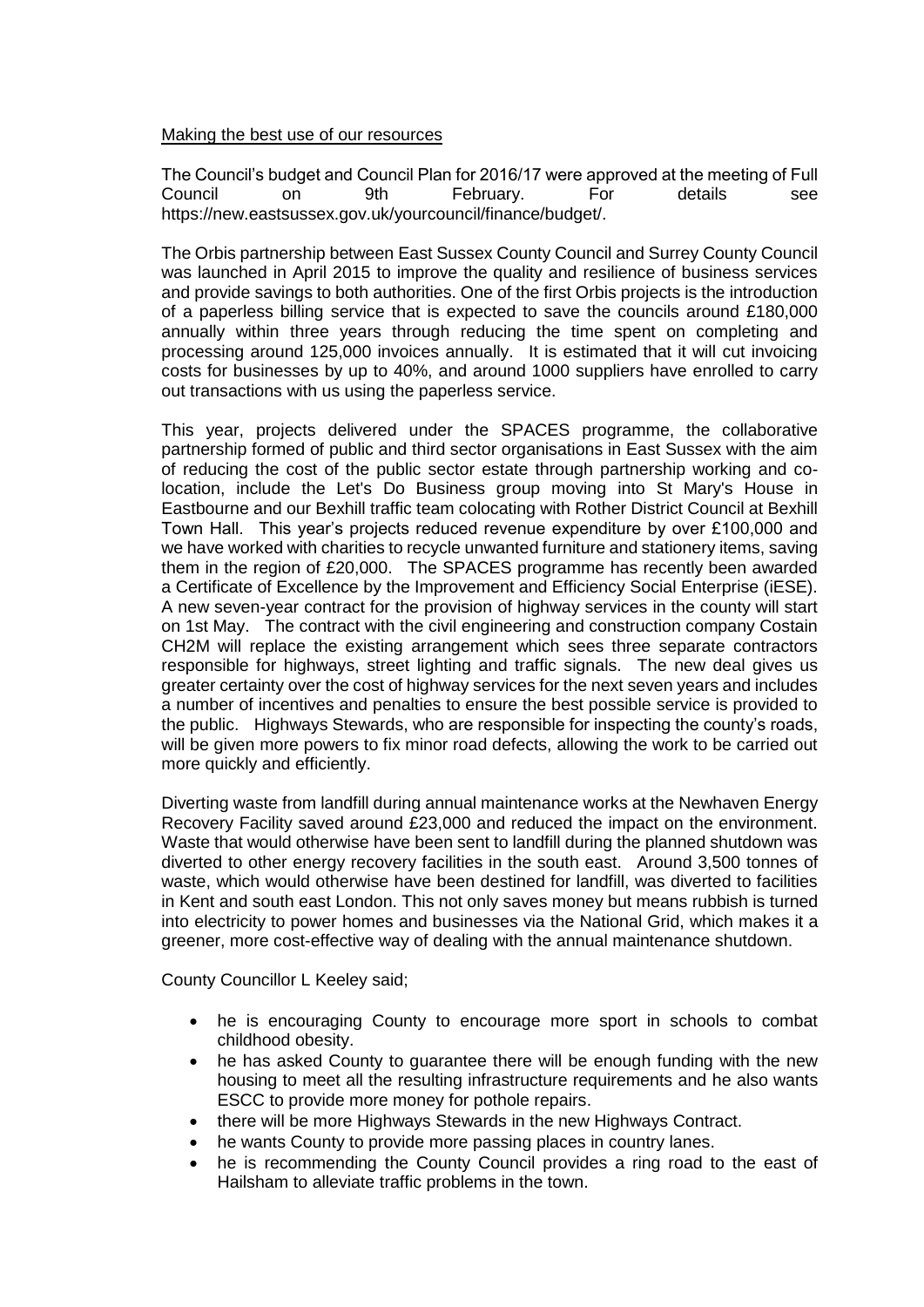Although the Government has provided the County Council with an extra 2% funding for Adult Social Care, care homes may still close.

District Councillor P Doodes read from her report. Her report is as follows;

## My work at Wealden

At Wealden I serve on the Overview and Scrutiny Committee which holds the Cabinet to account; the Public Health and Public Safety Portfolio Holder Advisory Group, advising the Portfolio Holder; the Youth Engagement working party Sub-Committee which is investigating ways of engaging and enthusing youth in democracy in general and the work of the council in particular; the Boundary Sub Committee which is responsible for consulting with members and interested parties and coordinating the Wealden response to the Boundary Commission on changes to Wealden Wards. I was also a part of other, smaller task and finish groups which dealt with the day to day aspects of the organisation.

In addition to holding the Cabinet to account and scrutinising the decisions of Wealden the Overview and Scrutiny Committee also has the power to call in and scrutinise the work of other agencies. During the year we have again questioned, amongst others, Kier, Gatwick Airport, and the Police.

# My work in Wartling

My high profile activities this year have been around:

- Rubbish and Non Collections, I am grateful to say missed bins are fewer than before but still there are pockets of the parish where things just will not run smoothly. I have also received fewer complaints about the abandonment of bins on the pavement after they are emptied. Apart from these hiccups I am proud of the service Wealden provides. Our recycling rates are probably the best in East Sussex and unlike neighbouring Councils we still offer a free green waste collection service.
- Fly tipping has been dealt with quickly and efficiently
- Road Safety Anti social driving and speeding vehicles. Unfortunately drivers are particularly selfish when using rural roads and I envisage this task will continue indefinitely, but that is no excuse for not continuing to try to reduce speeding etc.
- Much of the work I carry out locally is confidential as it is on a one to one basis. This is most rewarding as I can help individuals and very often make a difference. Whilst I cannot tell you about individual cases I can say the topics covered have included:
	- 1. Assisting with planning matters
	- 2. Accessing benefits for those finding it increasingly difficult to afford to stay in their own home
	- 3. Accessing Social Care and obtaining help with attending hospital and Doctor appointments
	- 4. Signposting those people who find it difficult to understand official literature and helping to fill in forms
	- 5. Assisting in School Appeals For the first time no one in the parish has contacted me this year about a neighbourly dispute. This year I didn't even have the excitement of an escaped cow!